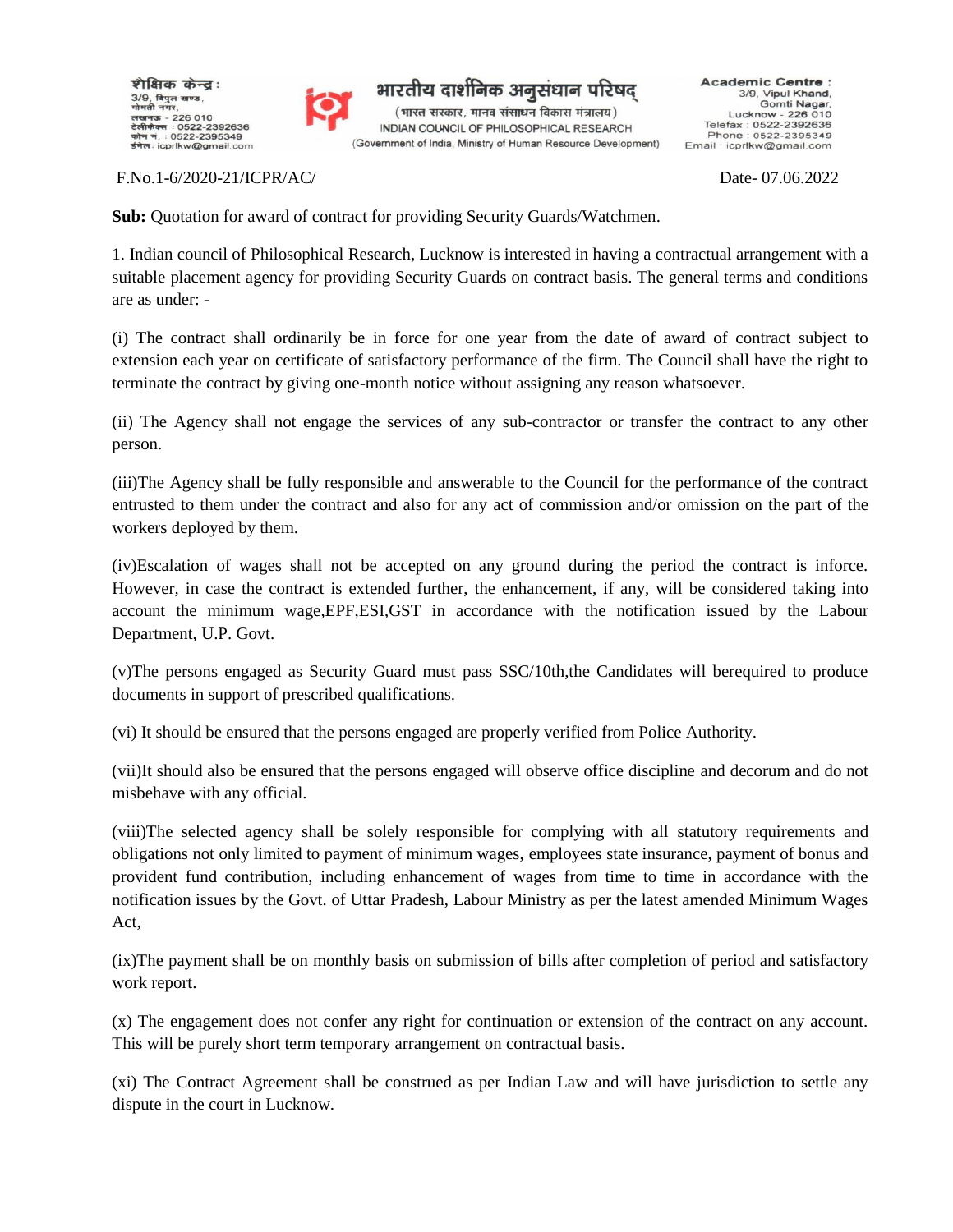(xii) Any liability regarding payment to the workers, or arising due to non-compliance with any of the labour laws or due to any human loss/injury during the course of work will be the sole responsibility of the selected firm.

(xiii) The Council may ask the documentary evidence in respect of payment of statutory liabilities as and when required. Service Provider will pay the minimum wages to the persons deployed through individual bank accounts. ESI, EPF must also be deposited with the concerned govt. authorities regularly & proof of deposition must be submitted to the Council with the monthly bill.

2.The tenderer will fill up the technical information in the Annexure-I and financial information in Annexure-II. **The technical bid and financial bid should be sealed by the bidder in separate covers duly super scribed and both the sealed covers are to be put in a bigger cover which should also be sealed duly super scribed.** The prescribed format in Annexure I and II are enclosed here with. The envelope containing the quotation shall be superscribed as 'Quotation for providing Security Guards/Watchmen".

3.The contract will be awarded to the lowest financial bidder subject to meeting the technical qualification and also complying with all statutory requirements and acceptance of the terms and conditions mentioned in this letter and the agreement to be executed by the success fulbidder in to.

4.The successful tenderer will have to submit Performance Security equivalent to 10% of the value of the annual contract. The amount will be payable through Bank Draft/cheque drawn in favor of Indian Council of Philosophical Research. In case of breach of any terms and conditions attached to this contract, the Performance Security Deposit of the Agency will be liable to be forfeited by the Council besides termination of the Contract.

5.The tenderers shall,*inter-alia*,furnish technical information as per Annexure-I and quote therates as per Annexure-II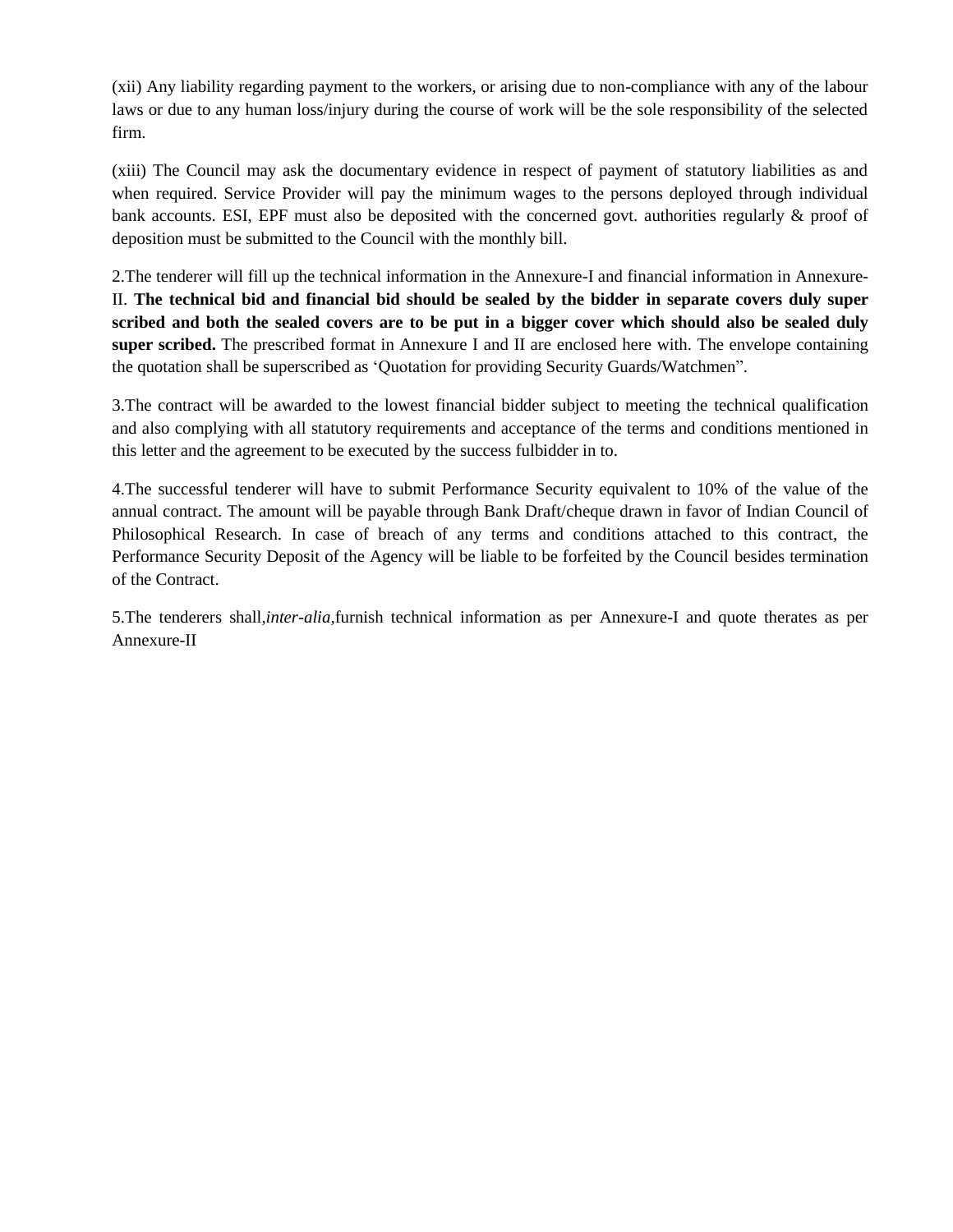#### Annexure –I

## **Technical Bid**

To The Director ICPR 3/9 Vipul Khand Gomti Nagar Lucknow 226010

Madam,

The following information along with the self attested photocopies of these documents:-

- A) Profile of the Agency.
- B) Proof of Incorporation/inception of the Agency.
- C) Registration Certificate for manpower supply.
- D) EPF Registration Details.
- E) ESI Registration details.
- F) Copy of PAN Card/Income Tax Return.
- G) GST Certificate.
- H) Details of Registration with the labour Commissioner.
- I) Certificate of Annual Return from chartered Accountant for the last three years
- J) Proof of similar assignments with other govt. offices/ Organizations for the last 3 years.
- K) The company/Firm/Agency should have at last 3 years' experience in providing manpower to reputed Private Companies/PSU/Banks and Government Departments etc. Proof of which Should be enclosed with the Technical Bid.
- L) Any other relevant information.

Name and Signature of the authorized person Of the firm along with seal Place: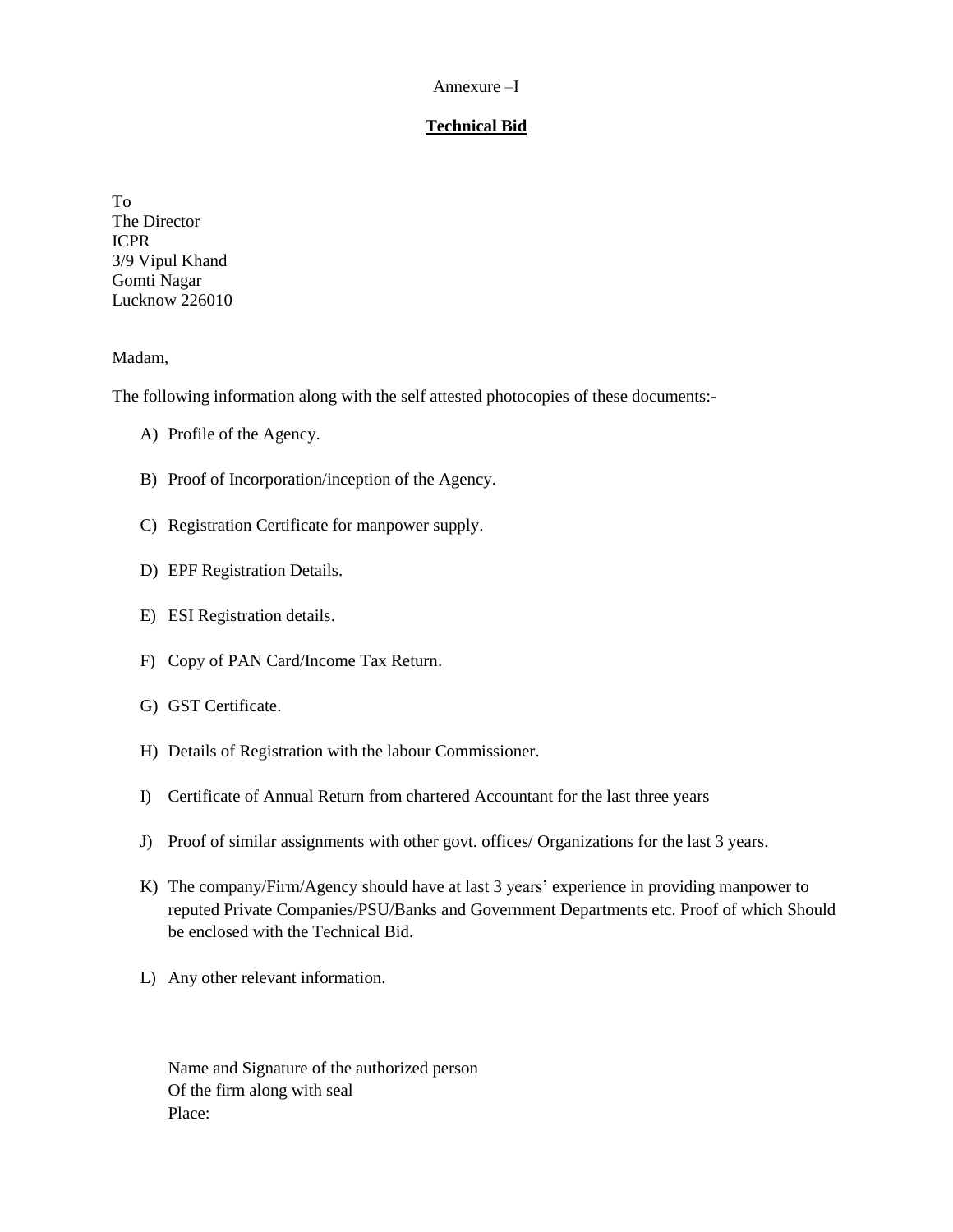#### Annexure-II

## **Financial Bid**

To The Director ICPR 3/9, Vipul Khand Gomati Nagar Lucknow

Sub: Quotation for award of contract for providing Security Guards.

Madam,

With reference your notice inviting Tender no…….......dated………..on the subject mentioned above I/We quote the rate for above mentioned work as under: -

## **Component of Rate (amount in Rupees per person per month)**

- 1. Wage rate including existing Dearness Allowance (in accordance with prevailing Minimum Wages Act, as fixed by Labour Ministry, Govt. of Uttar Pradesh)
- 2. Employees Provident Fund (at applicable rates fixed by EPFO from time to time)
- 3. Employees State Insurance (at applicable rates fixed by ESIC from time to time)
- 4. GST (at applicable rates fixed by the Govt.)
- 5. Administration/Service Charge
- 6. Any other expenses

| Name and Signature of the authorized person of |
|------------------------------------------------|
| the firm along with seal.                      |
| Place-                                         |
| Date-                                          |

6. The tenderers shall also furnish a declaration in Annexure- III on official Letter Head of the Agency.

# 7. **Incomplete quotations or quotation received after the last date will be rejected summarily.**

8. The Successful Tenderer will have to enter into an agreement with the council.